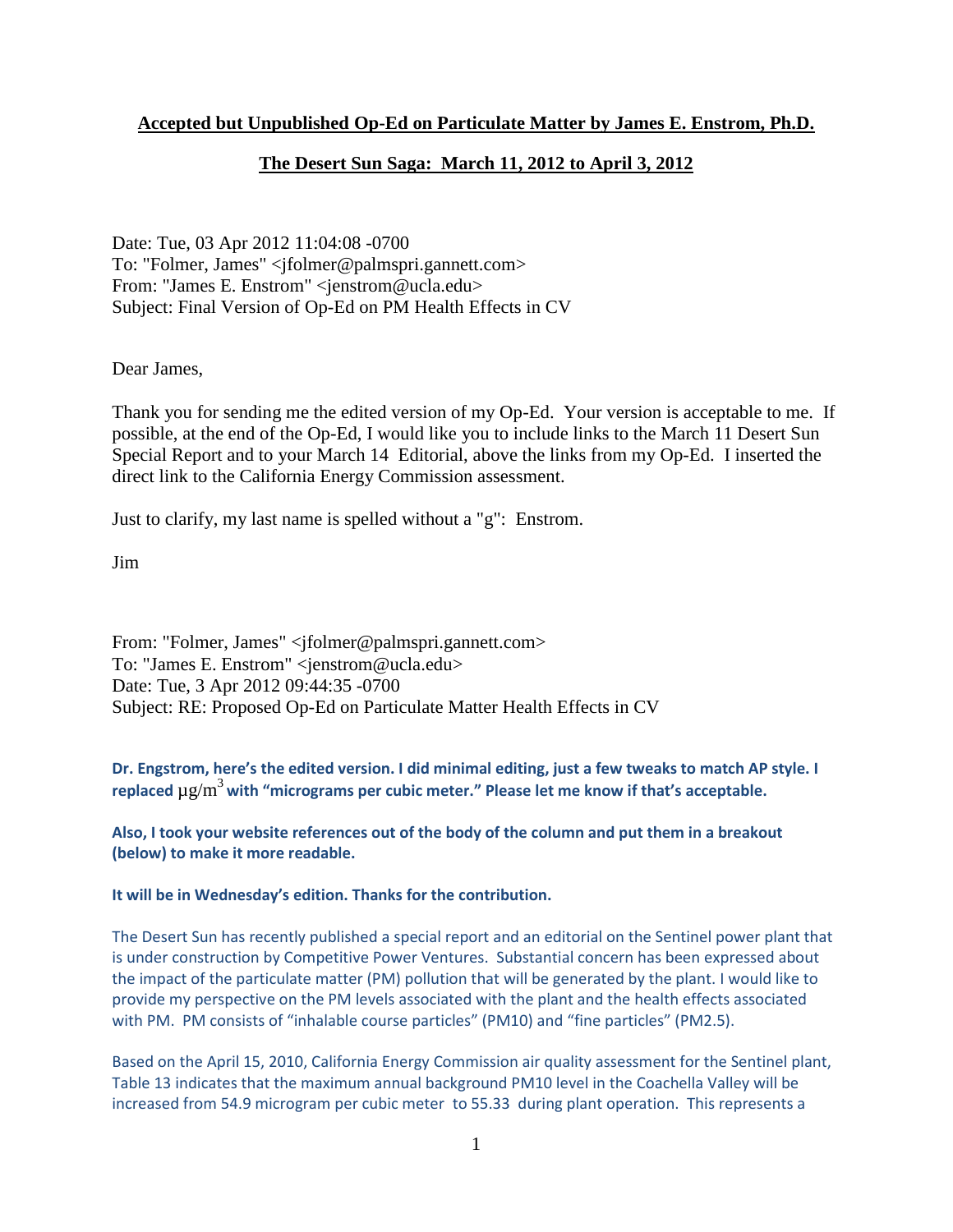"worse case (maximum)" increase of only 0.8 percent. Based on the South Coast Air Quality Management District (AQMD) Final 2007 Air Quality Management Plan, the maximum annual average PM10 level in the Coachella Valley (Salton Sea Air Basin) is only 45.7 micrograms per cubic meter.

All these levels are quite similar to the U.S. EPA's 1987-2006 annual standard for PM10 of 50 micrograms per cubic meter. However, this standard was revoked in 2006 due to "inadequate" evidence of long-term health effects of PM10, as summarized in the 2004 and 2009 EPA Integrated Science Assessment for Particulate Matter.

The Desert Sun claim that "the Sentinel plant would increase the (PM10) level to 277 percent above the state standard" is highly misleading because it is based on the California Energy Commission's Table 13 comparison of 55.33 micrograms per cubic meter with the California annual standard for PM10 of 20. But this state standard was established by the California Air Resources Board in 2002 and does not reflect the extensive null evidence on PM10 health effects that has been published since 2002.

In January 2007, the Air Resources Board and AQMD approved \$1,034,358 in funding, half from each agency, for two major epidemiologic studies on the relationship between PM (PM10 and PM2.5) and death in California. The study based on the American Cancer Society cohort was conducted by UC Berkeley professor Michael Jerrett and 13 other investigators.

The study based on the California Teachers Study cohort was conducted by Michael Lipsett of the California Department of Public Health and nine other investigators. A primary purpose of these studies was to produce new California evidence "to assist with the review of ambient air quality standards."

The results of these two studies were published in 2011 and they both found no relationship between PM and total mortality in California. The Jerrett Study found that total mortality during 1982-2000 among about 75,000 California adults was not related to either PM10 or PM2.5 in eight of nine models tested. The Lipsett Study found that total mortality during 2000-2005 among about 75,000 female

California teachers was not related to either PM10 or PM2.5.

The studies found some unexplained evidence of increased cardiovascular disease risk and decreased cancer risk, but there was no overall increased risk of death. These null results agree with the overwhelmingly null results for California that have been published since 2000, which include my 2005 results.

Thus, based on all the evidence described above, there is no health risk associated with PM in the Coachella Valley or in California as a whole and there will be no health risk from PM after the Sentinal power plant is operational. However, since AQMD and others have a different perspective and since The Desert Sun stated that "Robust debate on this issue is needed," I propose that an open forum be organized so that AQMD Executive Officer Barry Wallerstein and I can debate our different views on the health effects of PM in the Coachella Valley. Hopefully, our debate will help resolve the PM health effects issue.

James E. Enstrom is on the research faculty at the UCLA School of Public Health and has been conducting epidemiologic research there since 1973. Email him at jenstrom@ucla.edu

#### LEARN MORE ABOUT PARTICULATE MATTER

Read the California Energy Commission air quality assessment for the Sentinel plant at mydesert.com/opinion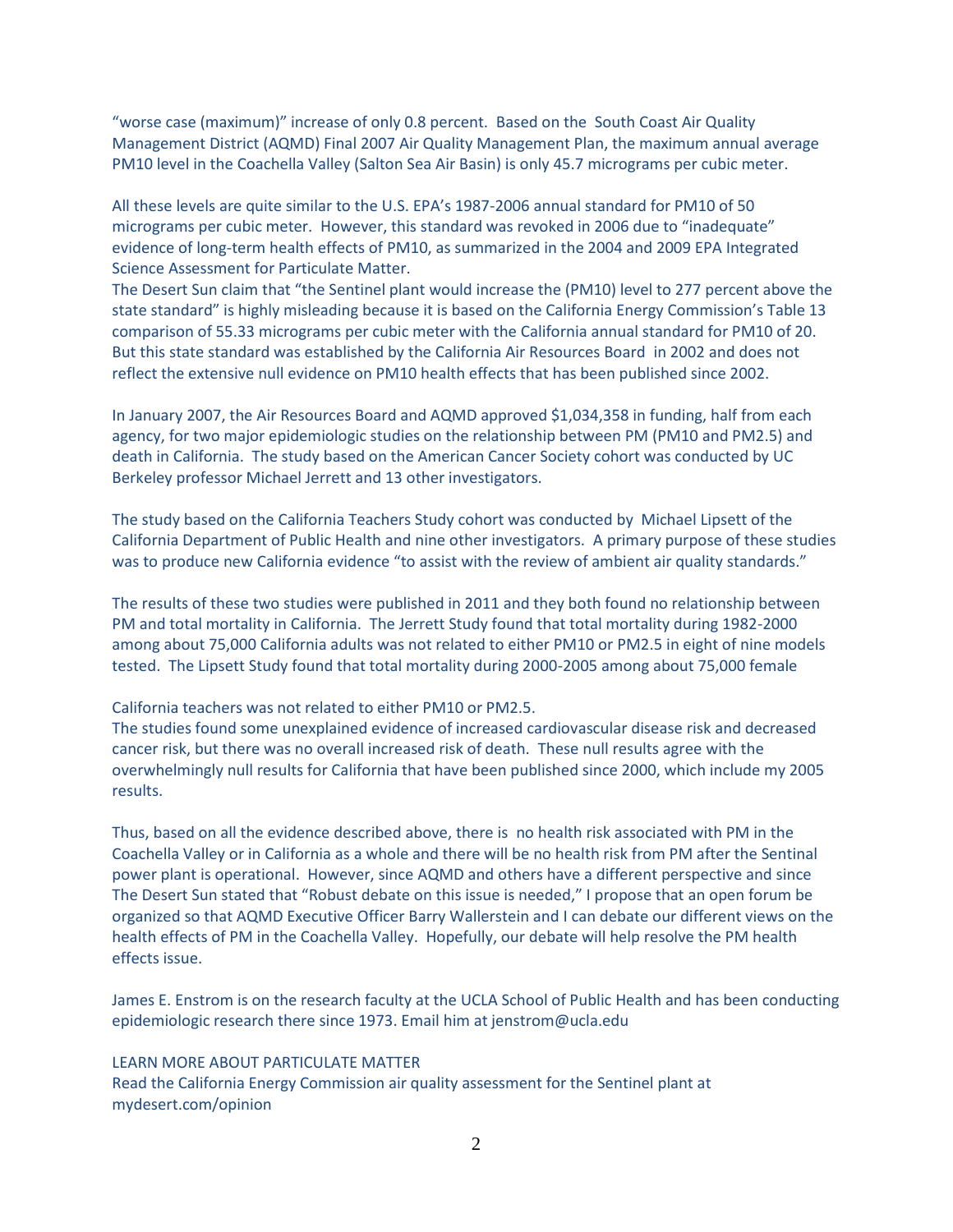Websites cited by James E. Engstrom: www.epa.gov/pm/ www.aqmd.gov/aqmp/07aqmp/aqmp/Chapter\_2.pdf www.epa.gov/ttn/naaqs/standards/pm/s\_pm\_history.html cfpub.epa.gov/ncea/cfm/recordisplay.cfm?deid=216546 www.arb.ca.gov/board/books/2007/012507/07-1-4pres.pdf wmbriggs.com/blog/?p=4587 ajrccm.atsjournals.org/content/184/7/828.short www.scientificintegrityinstitute.org/Enstrom081111.pdf

From: "Folmer, James" <jfolmer@palmspri.gannett.com> To: "James E. Enstrom" <jenstrom@ucla.edu> Date: Wed, 28 Mar 2012 13:11:05 -0700 Subject: RE: April 5 DSun Op-Ed on PM Health Effects & Enstrom Photo

Photo is fine. I'll try to remember to send you the edited version. Feel free to pester me on Tuesday, but we can never promise exactly when a column will run depending on what's happening in the news.

Thanks.

Date: Wed, 28 Mar 2012 12:56:20 -0700 To: "Folmer, James" <jfolmer@palmspri.gannett.com> From: "James E. Enstrom" <jenstrom@ucla.edu> Subject: April 5 DSun Op-Ed on PM Health Effects & Enstrom Photo

Thank you very much for accepting my Op-Ed. Can I see the edited final version of the Op-Ed before April 5? Attached is a JPG photo of me. Please let me know if this photo is not satisfactory.

[EnstromPhotoE4.JPG](../documents%20and%20settings/james%20enstrom/application%20data/qualcomm/eudora/attach/EnstromPhotoE4.JPG) 

From: "Folmer, James" <jfolmer@palmspri.gannett.com> To: "James E. Enstrom" <jenstrom@ucla.edu> Date: Tue, 27 Mar 2012 08:01:36 -0700 Subject: RE: Proposed Op-Ed on Particulate Matter Health Effects in CV

Thanks for the column. I put it on the schedule for April 5. Hopefully, that will stick.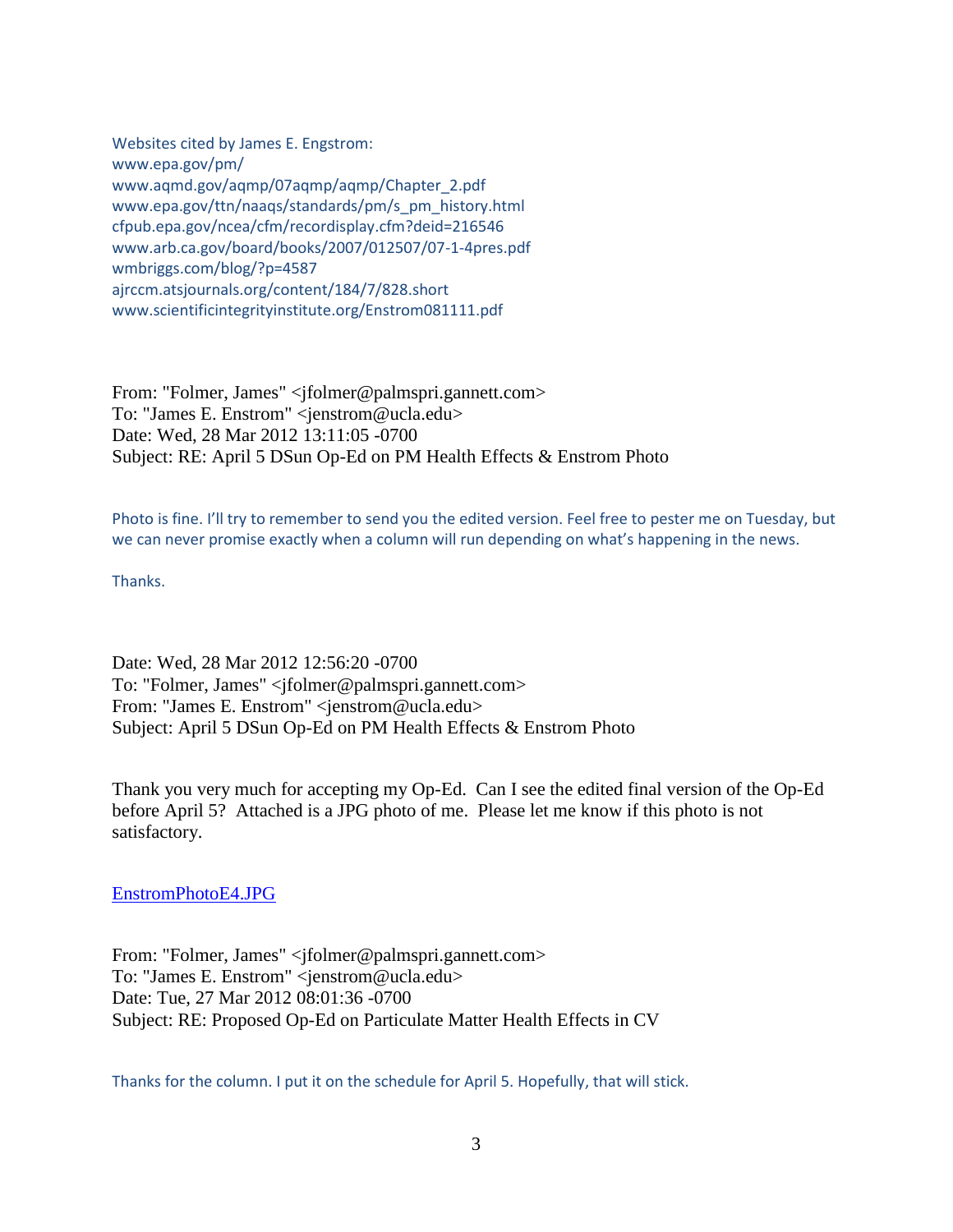I downloaded that photo from Forbes, but it's too small to use in print. Please send a jpeg attachment. Ideal size is 1mg at 200dpi. Thanks again.

Date: Wed, 21 Mar 2012 10:03:29 -0700 To: "James Folmer" <james.folmer@thedesertsun.com> From: "James E. Enstrom" <jenstrom@ucla.edu> Subject: Proposed Op-Ed on Particulate Matter Health Effects in CV

March 21, 2012

James Folmer Community Conversations Editor The Desert Sun james.folmer@thedesertsun.com

Dear Mr. Folmer,

I spoke to you last Friday about responding to your March 14, 2012 Editorial "Reducing pollution must be the Sentinel fee's goal." You stated that you would consider a 600-word Op-Ed from me that could be published in early April. I have attached my proposed Op-Ed "Particulate Matter is Not Harming Coachella Valley Residents." I have included web links in my Op-Ed so that you can confirm all the statements that I have made, but these links do not have to be retained in the final version. Because my Op-Ed is quite detailed, I am willing to work with you in order to make it as clear and understandable as possible. A photo of me is included in my June 9, 2010 Forbes.com Commentary "California's Diesel Regulations are Hot Air" < [http://www.forbes.com/2010/06/08/california-diesel-regulation-pollution-opinions](http://www.forbes.com/2010/06/08/california-diesel-regulation-pollution-opinions-columnists-henry-i-miller-james-e-enstrom.html)[columnists-henry-i-miller-james-e-enstrom.html](http://www.forbes.com/2010/06/08/california-diesel-regulation-pollution-opinions-columnists-henry-i-miller-james-e-enstrom.html) >. I can send you another photo.

Thank you very much for your interest and assistance.

Best regards,

Jim James E. Enstrom, Ph.D., M.P.H. UCLA School of Public Health Los Angeles, CA 90095-1772 jenstrom@ucla.edu (310) 825-2048

 $W$ [Enstrom Op-Ed for Desert Sun on PM Health Effects 032012.doc](../documents%20and%20settings/james%20enstrom/application%20data/qualcomm/eudora/attach/Enstrom%20Op-Ed%20for%20Desert%20Sun%20on%20PM%20Health%20Effects%20032012.doc) (see below for Enstrom Op-Ed that was attached)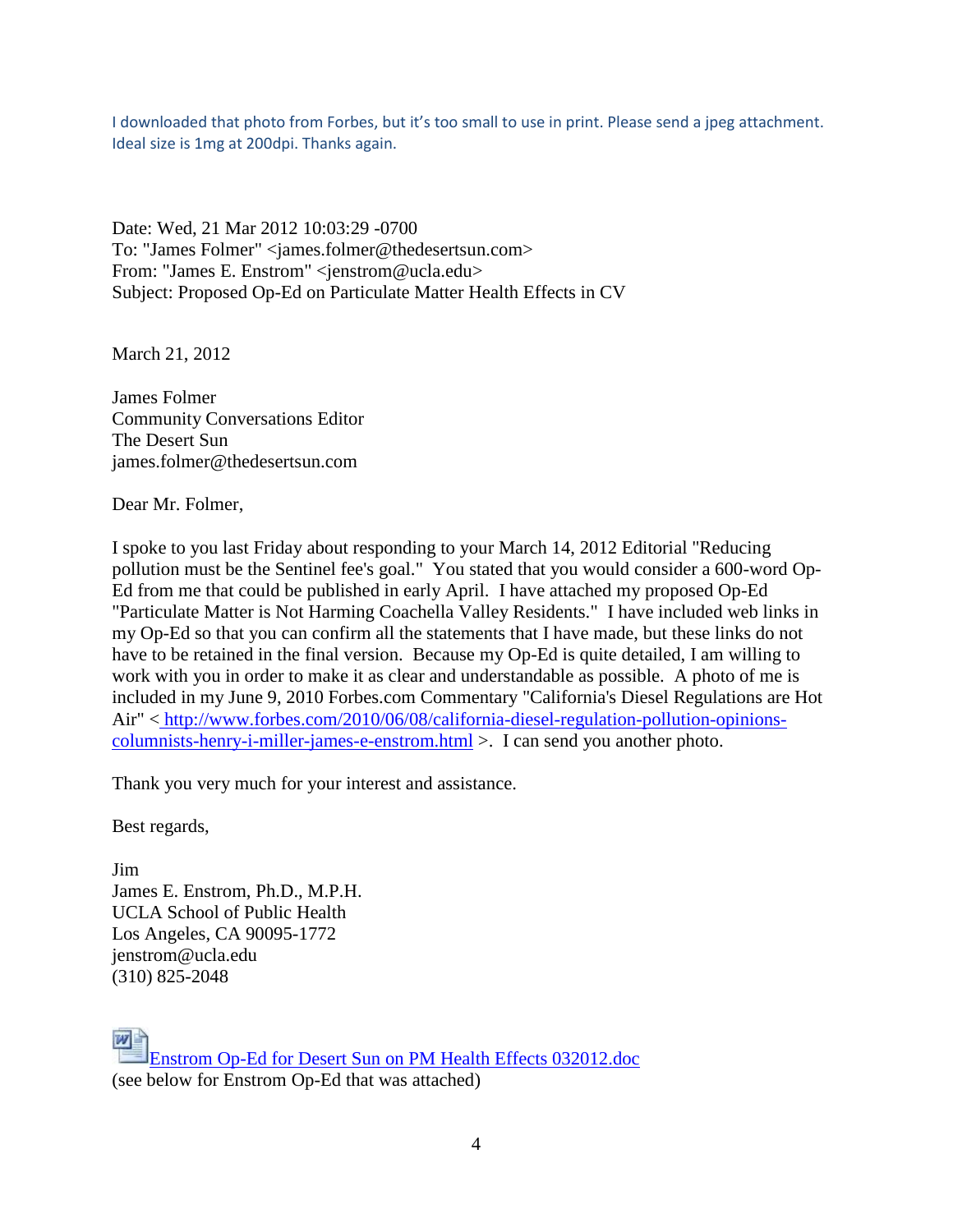#### Proposed Desert Sun Op-Ed

#### **Particulate Matter is Not Harming Coachella Valley Residents**

James E. Enstrom, Ph.D., M.P.H. UCLA School of Public Health Los Angeles, CA 90095-1772 [jenstrom@ucla.edu](mailto:jenstrom@ucla.edu) (310) 825-2048

March 20, 2012

The Desert Sun has recently published a special report and editorial on the Sentinel power plant that is under construction by Competitive Power Ventures. Substantial concern has been expressed about the impact of the particulate matter (PM) pollution that will be generated by the plant. Thus, I would like to provide my perspective on the PM levels associated with the plant and the health effects associated with PM. PM consists of "inhalable course particles" (PM10) and "fine particles" (PM2.5) [\(http://www.epa.gov/pm/\)](http://www.epa.gov/pm/).

Based on the April 15, 2010 California Energy Commission (CEC) air quality assessment for the Sentinel plant [\(http://www.energy.ca.gov/2008publications/CEC-700-2008-005/CEC-700-2008-](http://www.energy.ca.gov/2008publications/CEC-700-2008-005/CEC-700-2008-005-FSA-AD.PDF) [005-FSA-AD.PDF\)](http://www.energy.ca.gov/2008publications/CEC-700-2008-005/CEC-700-2008-005-FSA-AD.PDF), Table 13 indicates that the maximum annual background PM10 level in the Coachella Valley will be increased from 54.9  $\mu$ g/m<sup>3</sup> to 55.33  $\mu$ g/m<sup>3</sup> during plant operation. This represents a "worse case (maximum)" increase of only 0.8%. Based on the currently operative South Coast Air Quality Management District (AQMD) Final 2007 Air Quality Management Plan [\(http://www.aqmd.gov/aqmp/07aqmp/aqmp/Chapter\\_2.pdf\)](http://www.aqmd.gov/aqmp/07aqmp/aqmp/Chapter_2.pdf), the maximum annual average PM10 level in the Coachella Valley (Salton Sea Air Basin) is only 45.7 µg/m<sup>3</sup>.

All these levels are quite similar to the US EPA's 1987-2006 annual standard for PM10 of 50  $\mu$ g/m<sup>3</sup> [\(http://www.epa.gov/ttn/naaqs/standards/pm/s\\_pm\\_history.html\)](http://www.epa.gov/ttn/naaqs/standards/pm/s_pm_history.html). However, this standard was revoked in 2006 due to "inadequate" evidence of long-term health effects of PM10, as summarized in the 2004 and 2009 EPA Integrated Science Assessment for Particulate Matter [\(http://cfpub.epa.gov/ncea/cfm/recordisplay.cfm?deid=216546\)](http://cfpub.epa.gov/ncea/cfm/recordisplay.cfm?deid=216546).

The Desert Sun claim that "the Sentinal plant would increase the [PM10] level to 277% above the state standard" is highly misleading because it is based on the CEC Table 13 comparison of 55.33  $\mu$ g/m<sup>3</sup> with the California annual standard for PM10 of 20  $\mu$ g/m<sup>3</sup>. But this state standard was established by the California Air Resources Board (CARB) in 2002 and does not reflect the extensive null evidence on PM10 health effects that has been published since 2002.

In January 2007 CARB and AQMD approved \$1,034,358 in funding, half from each agency, for two major epidemiologic studies on the relationship between PM (PM10 and PM2.5) and death in California [\(http://www.arb.ca.gov/board/books/2007/012507/07-1-4pres.pdf\)](http://www.arb.ca.gov/board/books/2007/012507/07-1-4pres.pdf). The study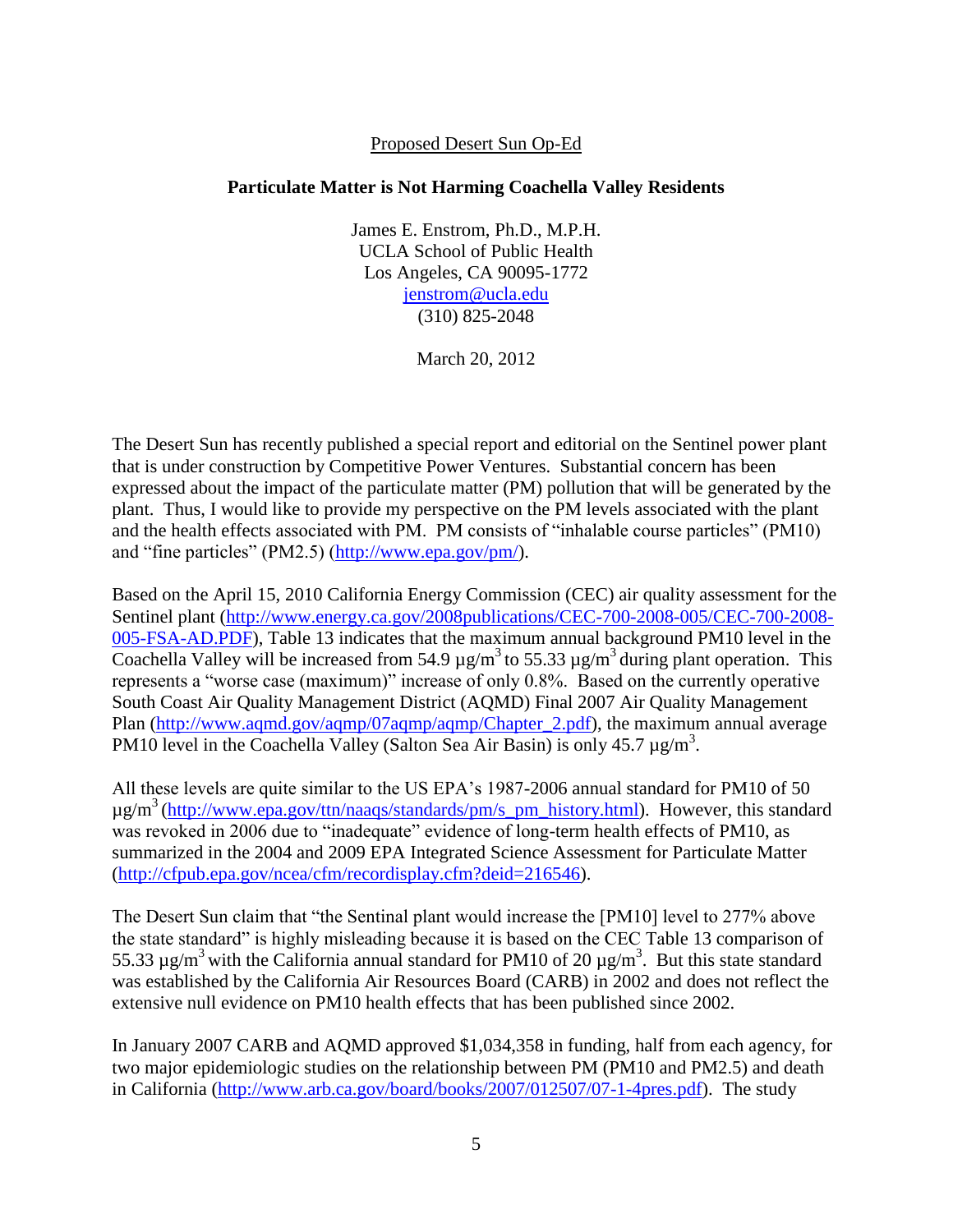based on the American Cancer Society cohort was conducted by UC Berkeley Professor Michael Jerrett and thirteen other investigators. The study based on the California Teachers Study cohort was conducted by Dr. Michael Lipsett of the California Department of Public Health and nine other investigators. A primary purpose of these studies was to produce new California evidence "to assist with the review of ambient air quality standards."

The results of these two studies were published in 2011 and they both found no relationship between PM and total mortality in California. The Jerrett Study found that total mortality during 1982-2000 among about 75,000 California adults was not related to either PM10 or PM2.5 in 8 of 9 models tested [\(http://wmbriggs.com/blog/?p=4587\)](http://wmbriggs.com/blog/?p=4587). The Lipsett Study found that total mortality during 2000-2005 among about 75,000 female California teachers was not related to either PM10 or PM2.5 [\(http://ajrccm.atsjournals.org/content/184/7/828.short\)](http://ajrccm.atsjournals.org/content/184/7/828.short). The studies found some unexplained evidence of increased cardiovascular disease risk and decreased cancer risk, but there was no overall increased risk of death. These null results agree with the overwhelmingly null results for California that have been published since 2000, which include my 2005 results [\(http://www.scientificintegrityinstitute.org/Enstrom081111.pdf\)](http://www.scientificintegrityinstitute.org/Enstrom081111.pdf).

Thus, based on all the evidence described above, there is currently no health risk associated with PM in the Coachella Valley or in California as a whole and there will be no health risk from PM after the Sentinal power plant is operational. However, since AQMD and others have a different perspective and since the Desert Sun stated that "Robust debate on this issue is needed," I propose that an open forum be organized so that AQMD Executive Officer Barry Wallerstein and I can debate our different views on the health effects of PM in the Coachella Valley. Hopefully, our debate will help resolve the PM health effects issue.

Dr. Enstrom is on the research faculty at the UCLA School of Public Health and has been conducting epidemiologic research there since 1973.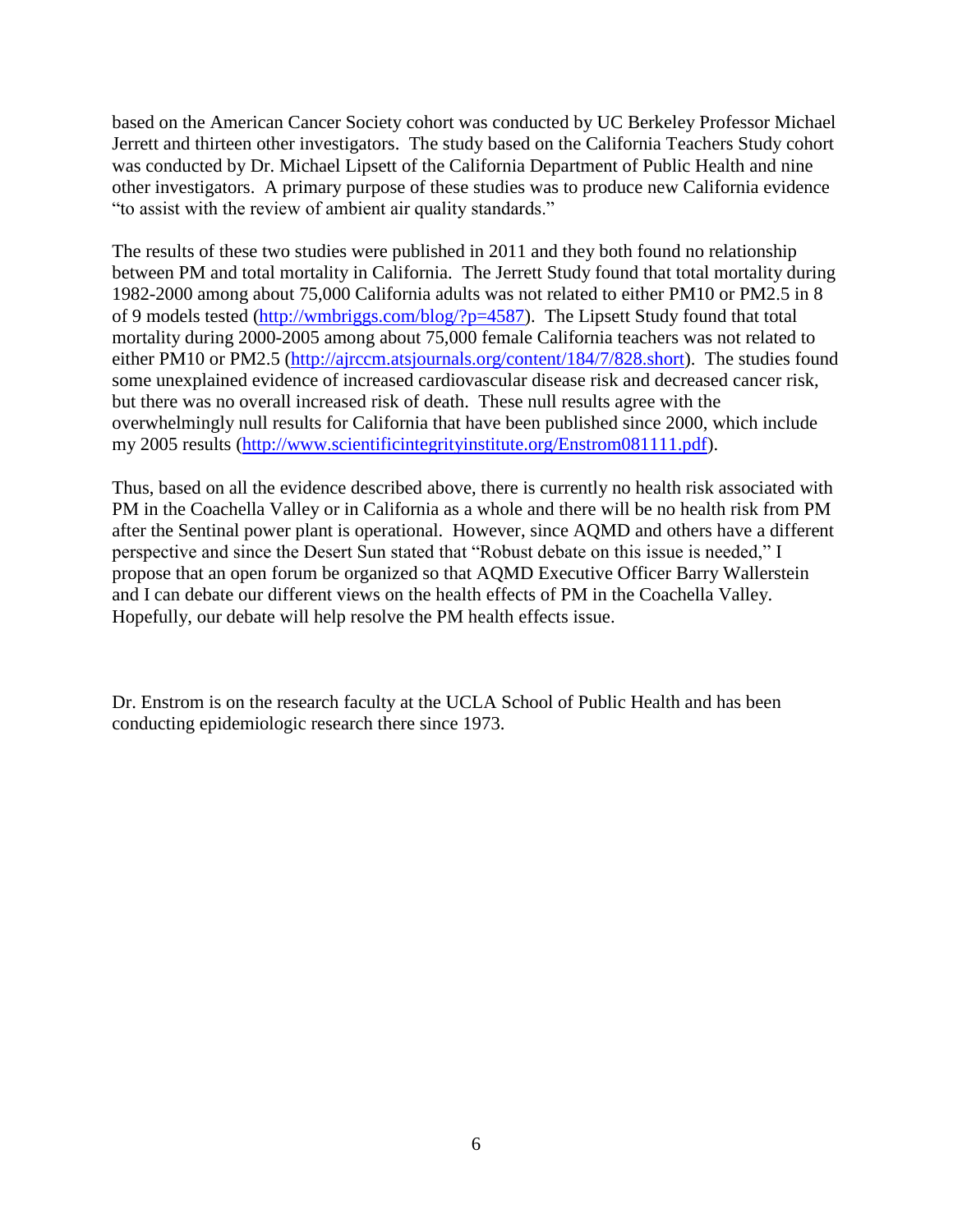<http://www.mydesert.com/apps/pbcs.dll/article?AID=2012203160311>

# **AQMD air quality workshop draws a crowd**

**7:32 AM, Mar. 16, 2012**



**Written by**

*[Erica Felci](mailto:erica.felci@thedesertsun.com)*

#### *The Desert Sun*

PALM DESERT — A variety of nonprofit organizations, public agencies and green energy companies sent a clear signal Thursday that there's wide interest in securing some of the \$53 million of air quality funding coming to the Coachella Valley.

The bidders' workshop was part of a months-long process to determine which investments will help offset the pollution that will come from the Sentinel power plant near Desert Hot Springs.

More than 70 people sat through a short presentation by regional air quality professionals and spent the rest of the two-hour session asking technical questions about how they should submit ideas.

Starting today, the South Coast Air Quality Management District will hold smaller question-andanswer sessions throughout the desert.

"When there's money available, I can understand why a lot of people are particularly interested," Riverside County Supervisor John Benoit, a voting member of the air quality board, told the crowd.

"These are not tax dollars. These are mitigation dollars. There's going to be a lot of accounting, a lot of scrutiny."

The money is the result of Assembly Bill 1318, which state lawmakers passed in 2009 to speed up the Sentinel plant's development.

Instead of purchasing emission-offset credits on the private market, the legislation allowed the plant's developers to buy them directly from South Coast.

The result was a pot of funds that has since been earmarked for projects in the Coachella Valley.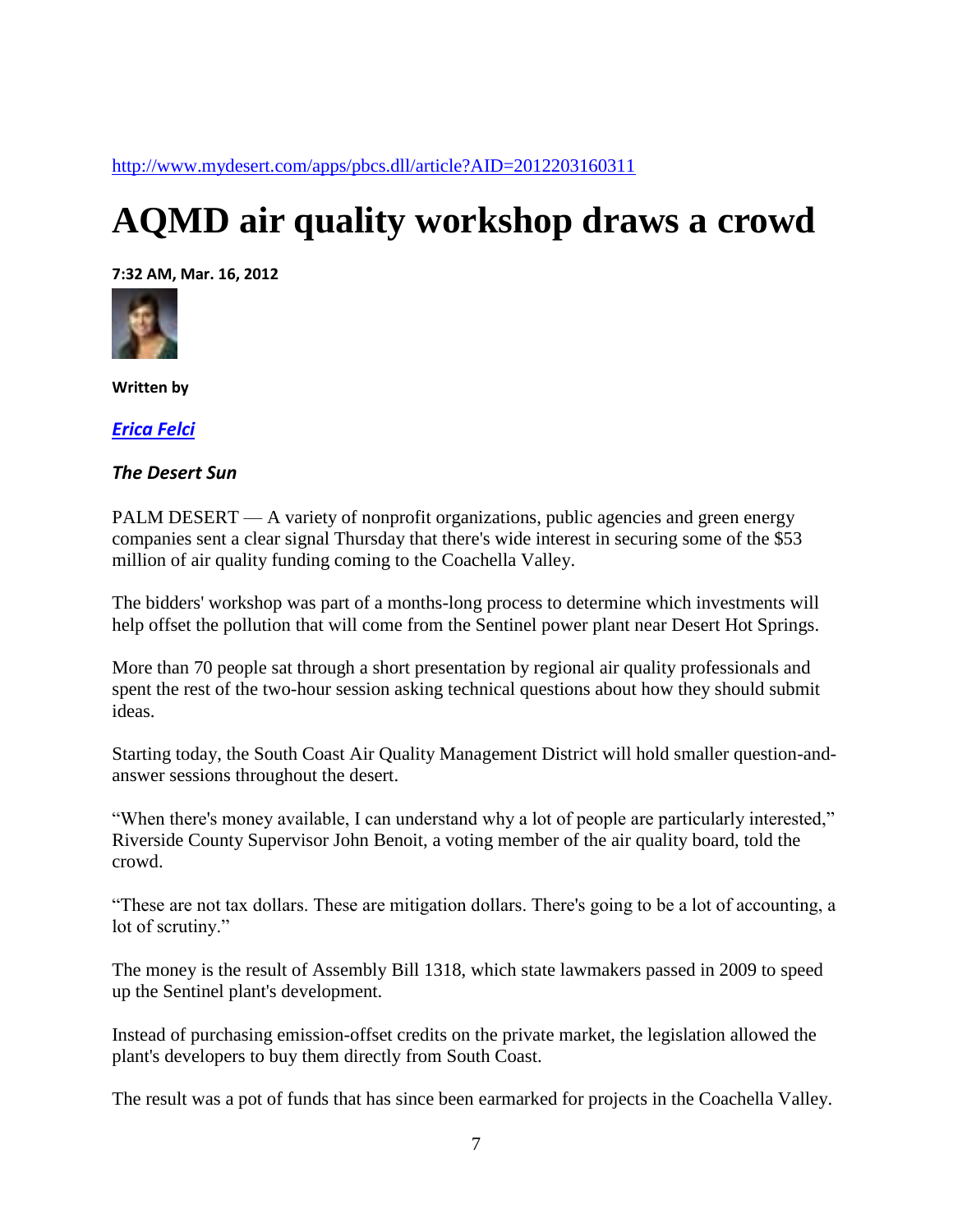The idea of available money is prompting local agencies and elected leaders to quickly gather consensus around both new ideas and long-shelved projects.

The biggest proposal to become public is a 54-mile green parkway along the Whitewater River wash. The plan, with an estimated \$80 million total cost, would allow bikers, joggers and drivers of golf carts and neighborhood electric vehicles to travel from Desert Hot Springs to Coachella.

The Coachella Valley Association of Governments' will ask the air quality board for as much as \$40 million toward the parkway.

(Page 2 of 2)

Other ideas come with smaller price tags.

Suzanne Seivright, who coordinates the Coachella Valley's Clean Cities coalition, said the group is working on a proposal that would replace diesel or outdated public vehicles and school buses with natural gas fleets.

The public-private partnership is still finalizing the details. But Seivright says it should cost less than \$3 million and promised air quality officials on Thursday that it "will knock your socks off"

Except for promising to spend all of the money in the desert, the air quality board hasn't provided a lot of hints on how it would prefer to invest the \$53 million.

"We're looking for the best list of projects. A very large project could qualify, a very small project could qualify," said Barry Wallerstein, the air quality district's executive officer.

"I doubt the board will fund just one project."

Groups must apply for funding before June 8.

By law, at least 30 percent of the money must be spent within 6 miles of the plant.

Another 30 percent must be spent in the desert's environmental justice areas, where at least 10 percent of the population is below the poverty level and residents experience disproportionate impacts from poor air quality.

"When we've had other pots of money like this, it hasn't gone to a single community," Wallerstein said.

"This is kind of unique."

Erica Felci is a political reporter for The Desert Sun. She can be reached at (760) 778-4644, [erica.felci@thedesertsun.com,](mailto:erica.felci@thedesertsun.com) or @EricaFelci on Twitter.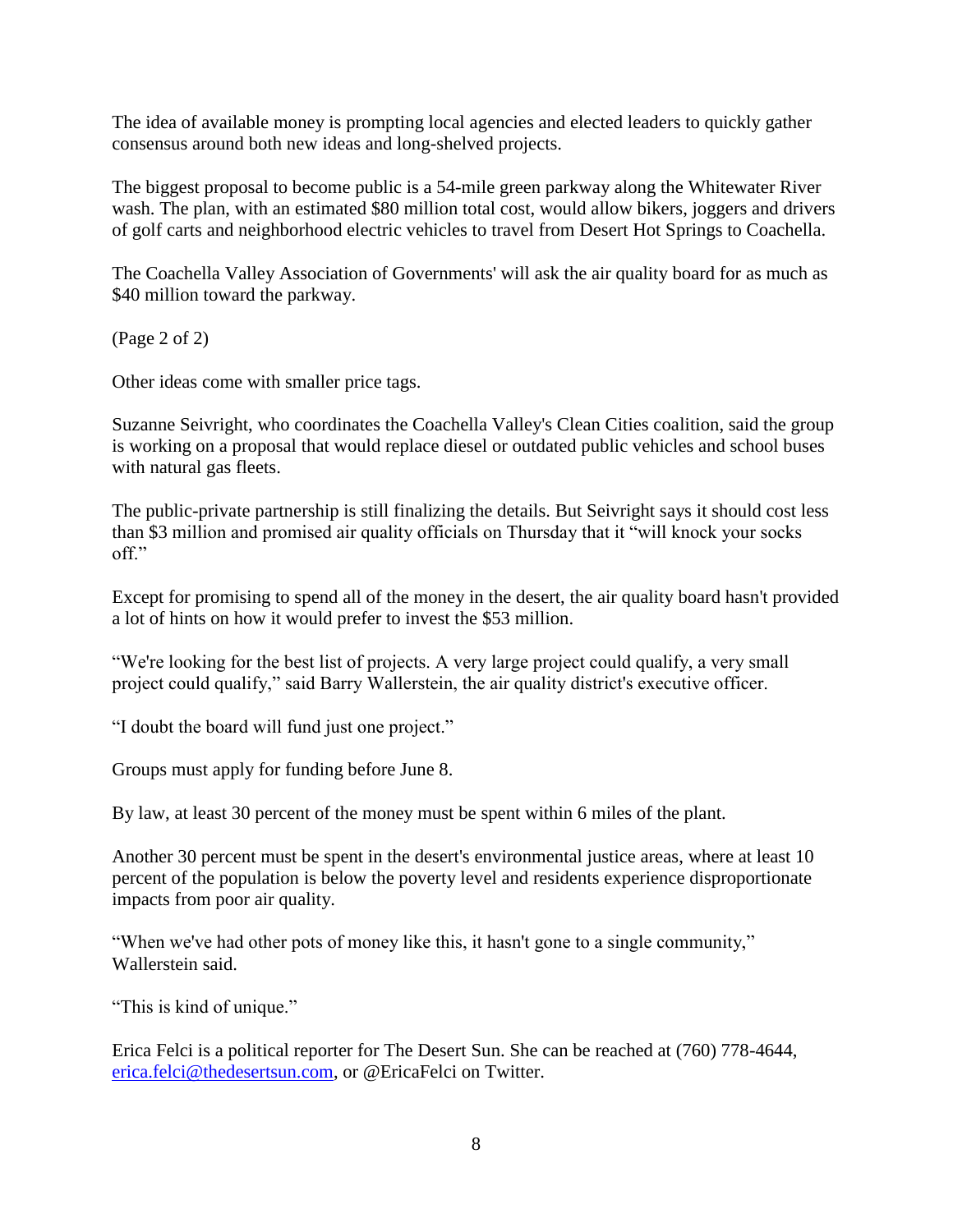# **Our Voice: Reducing pollution must be the Sentinel fee's goal**

**10:03 AM, Mar. 14, 2012**

**Written by**

#### *The Desert Sun Editorial Board*

The Desert Sun loves the idea of the 54-mile Whitewater River Trail for electric vehicles, bikers, hikers and horses from Desert Hot Springs to Coachella. But we doubt it would be the most effective way to mitigate the pollution that will be generated by the Sentinel natural gas power plant under construction west of Desert Hot Springs.

Its eight 90-foot smokestacks are expected to generate 1 million tons of carbon dioxide a year. While that will enlarge our carbon footprint, the real threat to public health is small particle matter pollution known as PM-10. The valley's PM-10 levels are already 200 percent above the state standard. The Coachella Valley Association of Governments funds street sweepers to control PM-10. The Sentinel plant could increase the level to 277 percent above the state standard. This is the most difficult pollutant to control because that's how the plant will operate — converting natural gas into particulate matter.

This area already has some the highest rates of air pollution in the country, mostly because of smog that blows in from the Los Angeles basin.

Competitive Power Ventures, which is financing the plant, is required to contribute \$53 million toward projects to protect the air quality of the Coachella Valley.

The "peaker" plant is a state-of-the-art project that will kick in during times of peak power demands, 15 percent to 30 percent of the year. The peak periods occur when it becomes extremely hot in the desert and when air conditioning is most essential. The South Coast Air Quality Management District board, which controls the money, wisely voted to devote all of the mitigation fee to the Coachella Valley.

The multi-use trail would encourage the use of zero-emission vehicles and bicycles for short trips. It also would encourage a healthy lifestyle, a godsend for cyclists, runners, hikers and equestrians. It also could be a tourist attraction. But other proposals would have a greater impact on air quality.

For instance, CVAG wants to spend some of the money to provide up-front financing for property owners to install solar panels or other energy-efficient improvements. That could help,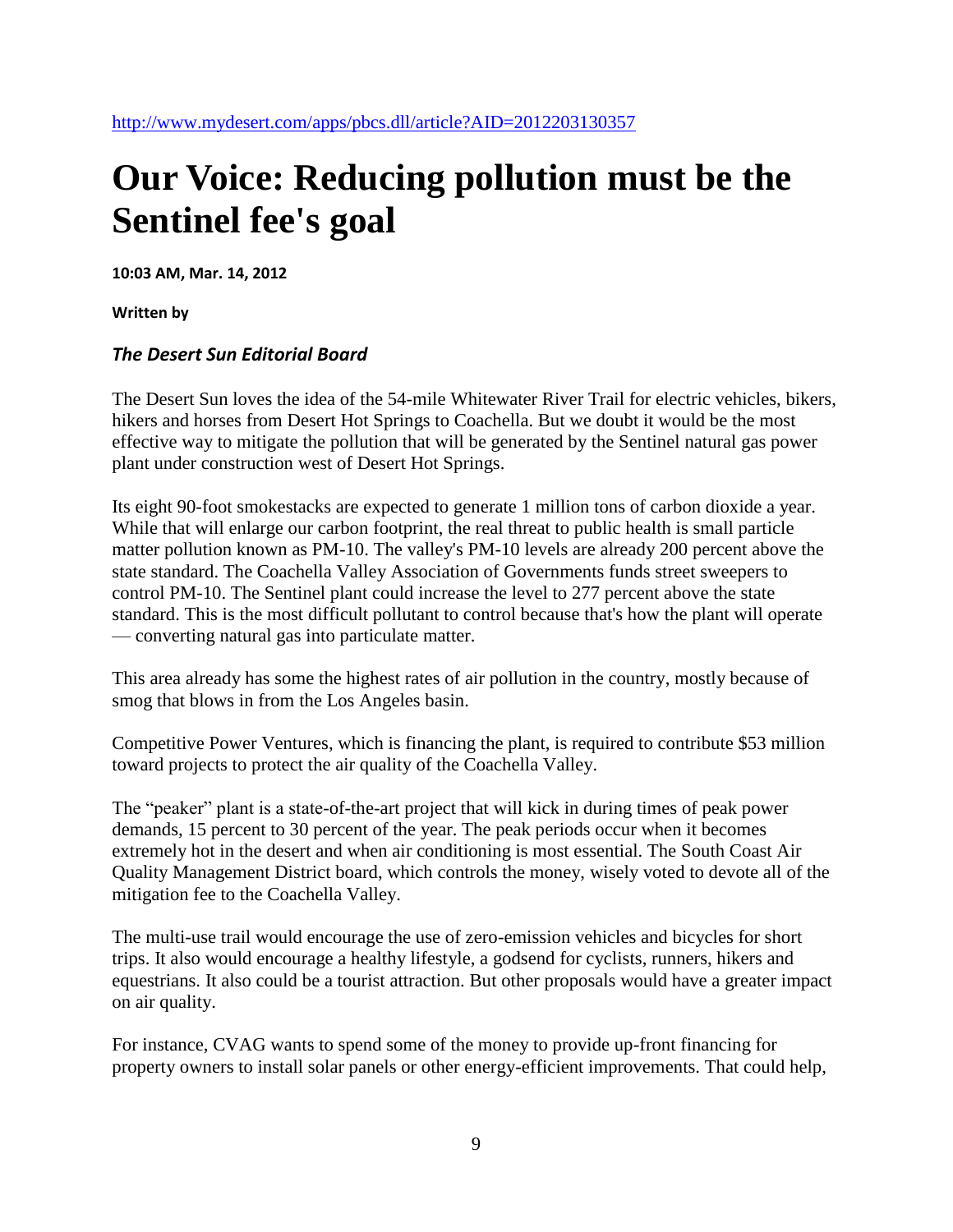but Coachella Valley could power itself 100 percent with solar and wind and that still might not reduce emissions from the plant. Clouds over solar panels could make the plant more active.

Another idea is to convert more school buses from diesel to compressed natural gas. In the Desert Sands Unified School, 34 of its 48 buses run on CNG, which saves \$200,000 a year in fuel costs. Palm Springs Unified has 14 CNG buses and Coachella Valley Unified has 10. However, there is no CNG fueling station in Coachella and it costs more than the potential savings to drive to Indio to gas up. Converting all school buses to CNG and building a CNG station in Coachella would help. However, burning more natural gas also increases PM-10.

A million trucks a year and about 70 freight trains a day pass through the valley. If more of those were powered by more efficient engines, that also would help.

CVAG's executive committee voted 12-1 to endorse the trail and commit \$20 million in highway funds toward it. Coachella Councilman Steve Hernandez was the lone dissenting vote, saying east valley groups are concerned about getting their fair share, even though 30 percent of the funds must be spend in economically depressed areas and 30 percent must be spent in the area most directly affected — Desert Hot Springs.

Robust debate on this issue is needed. The air quality board's primary goal must be to find the most effective ways of protecting the health of Coachella Valley residents, no matter how much fun that happy trail might be.

## **Pollution-reduction ideas**

A workshop will be held at 2 p.m. **Thursday** at the UCR Palm Desert campus, 75-080 Frank Sinatra Drive. For more information, call (909) 396-3106 or visit [www.aqmd.gov](http://www.aqmd.gov/)

*An earlier version of this editorial listed an incorrect date for the workshop.*

#### **Proposals include:**

School bus retrofit or replacement Heavy-duty diesel truck replacement Agricultural diesel engine replacement and dust control for fields and roads Truck stop electrification to reduce idling Air filtration in schools or commercial buildings Weatherizing buildings and homes Renewable power generation at public buildings Renewable distributed power Infrastructure improvements, such as paving of parking lots or unpaved roads; pathway construction to reduce congestion and promote walking, bicycling and/or near-zero or zero emission vehicles; and electric charging or CNG refueling stations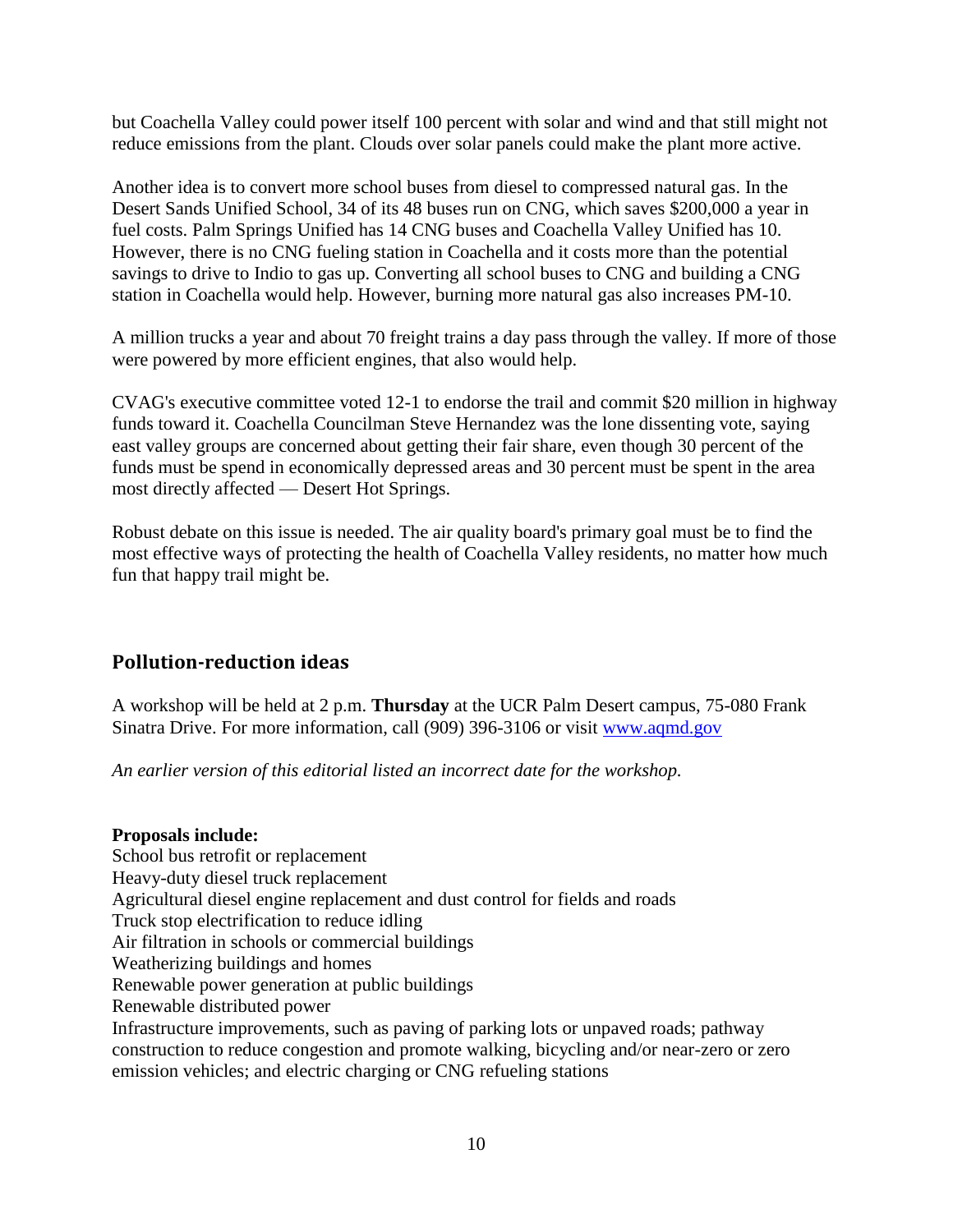<http://www.mydesert.com/apps/pbcs.dll/article?AID=2012203110328>

# **Sentinel peaker plant brings power, pollution and \$53 million**

**Desert Sun special report: New power plant's benefits come at a cost to valley's air quality**

**1:13 AM, Mar. 11, 2012**



**Workers build a foundation at the CPV Sentinel peaker power plant. The plant, which would be able to run up to 116 days a year, will have eight General Electric LMS-100 turbines that each will be able to produce 100 megawatts. / Omar Ornelas, The Desert Sun**



**Written by**

*K [Kaufmann](mailto:k.Kaufmann@thedesertsun.com)*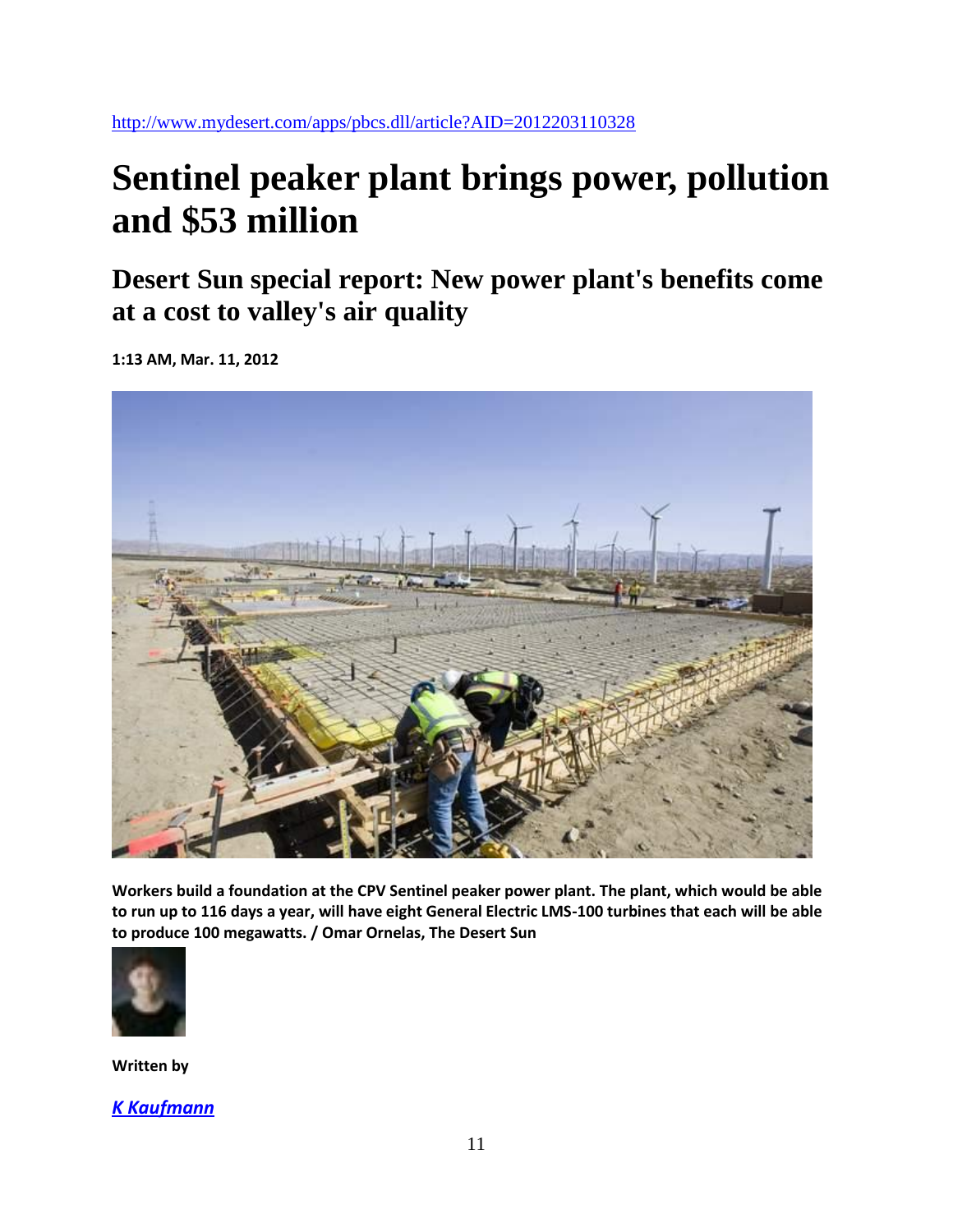#### *The Desert Sun*

For the past four years, what most people in the Coachella Valley have heard about Competitive Power Ventures' natural gas-fired Sentinel electric plant can be summed up in two words: Power and money.

The 800-megawatt peaker plant now under construction in North Palm Springs amid hundreds of windmills has been promoted as the answer to the valley's need for extra power during its blistering summer days and for a supplement to its growing supplies of solar and wind energy.

The \$900 million, privately funded project would power the desert economy as well, creating hundreds of jobs and generating millions of dollars in sales and property taxes for local coffers.

Then there's the windfall \$53 million coming to the region in mitigation fees CPV has paid to the South Coast Air Quality Management District to fund clean air initiatives.

"It's important to note as well that by bringing a new facility like this one online, it enables us to put offline older, less efficient and more heavily polluting facilities," said Assemblyman V. Manuel Pérez, the Coachella Democrat who wrote the law that created the mitigation fund.

But — as controversy grows over what kind of projects that money should be used for — what's been missing from the equation are the hundreds of thousands of pounds of pollution and greenhouse gases the plant will pump into the valley's air over its expected 30-year life-span.

As a peaker plant — able to run a maximum of 116 days a year once it begins operating next winter — Sentinel and its eight 90-foot-tall smokestacks could spew more than 1 million tons of carbon dioxide per year, according to the final approval from the California Energy Commission.

That's the equivalent of adding 188,334 cars per year to the valley's roads, using formulas from the Environmental Protection Agency.

The region already suffers from high pollution rates from smog, ozone and other emissions blown in from Los Angeles ports and carried east with about a million trucks that travel Interstate 10. The valley's surrounding mountains, low elevations and strong winds further aggravate the problem.

In the American Lung Association's annual air pollution rankings, Riverside County has received an "F" every year since 1999.

Regional air quality figures — using maximum, worst-case estimates — indicate emissions from Sentinel could push already-high pollution levels as much as 277 percent over annual state limits for particulate matter, the tiny particles from the plant's combustion that can have major health impacts.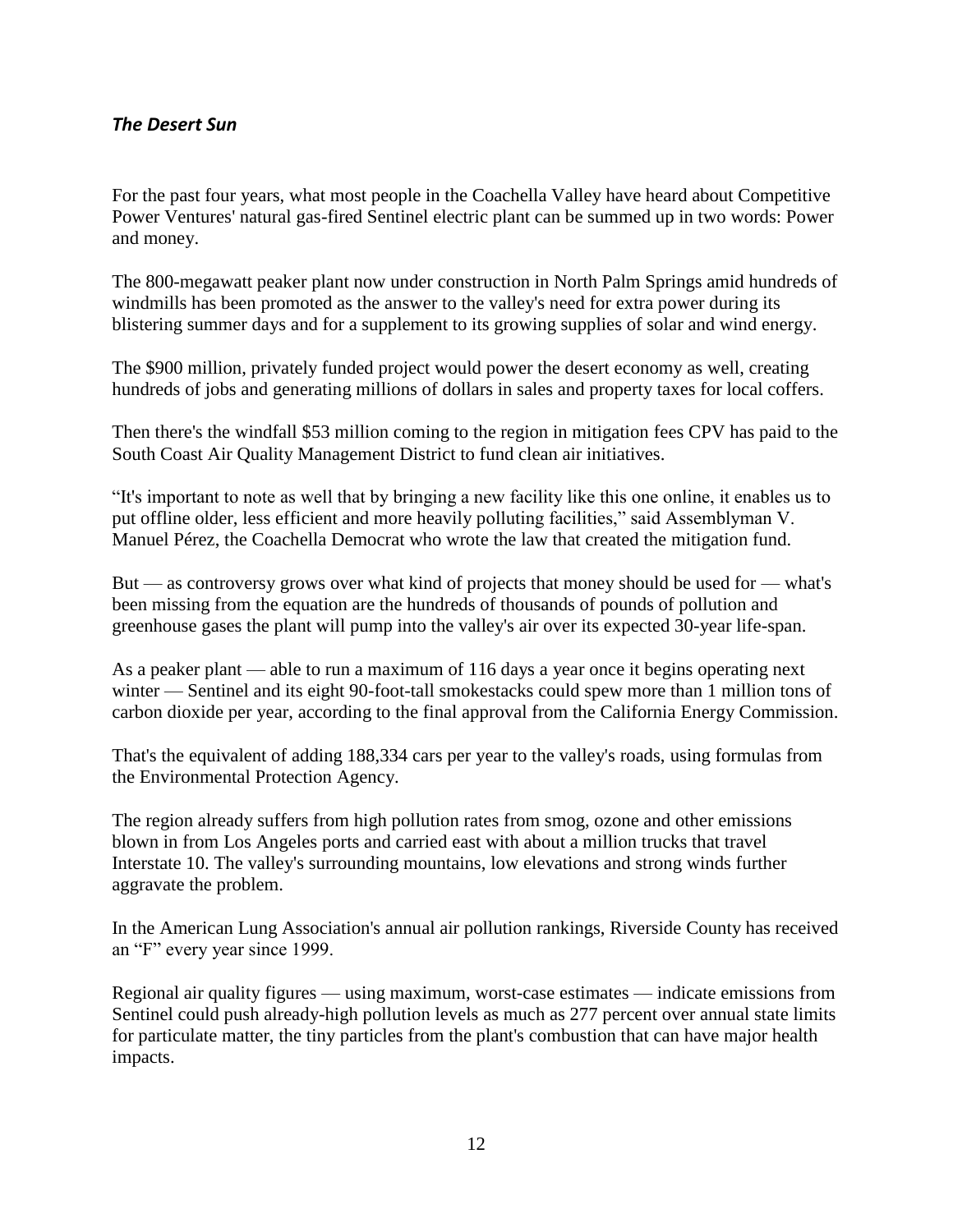"Natural gas power plants are really PM facilities. They take natural gas and turn it into particulate matter, really small particulate matter," said Angela Johnson Meszaros, attorney for California Communities Against Toxics, an L.A. nonprofit organization that has filed a series of lawsuits to stop the plant.

Sentinel supporters counter that the plant's future pollution has already been offset by emission credits that CPV was required to buy from the air district — the source of the \$53 million.

"The offsets represent emissions permanently erased from regional facilities permanently shut down or no longer emitting," said Sam Atwood, spokesman for the Air Quality Management District.

"As growth occurs, air pollution increases; we've accomplished growth without that increase."

The catch — and a point of the continuing litigation — is that CPV's purchase of the offsets from the district represents a unique situation, the result of the law Pérez wrote to help the project overcome its legal obstacles.

The recent suit California Communities filed against the Environmental Protection Agency, AQMD and CPV is in the U.S. 9th District Court of Appeals. A hearing is likely between May and November, Johnson Meszaros said.

With concrete poured on the project site, and turbines and eight 90-foot-tall smokestacks waiting to be assembled and installed, such matters may seem a moot point. The litigation has yet to stop construction, and neither CPV nor AQMD officials expect it will.

Still, with \$53 million on the table, balancing the plant's economic benefits and public health impact might be a critical first step in deciding how to spend the money.

Michael Kleinman, a professor at University of California, Irvine's School of Medicine, who has studied the health impact of air pollution, says the district's use of offsets doesn't guarantee clean air.

"If you look at it as a zero-sum game, if you're reducing the total amount of pollution, it's good for someone," he said. "It's not going to improve your air quality; it's going to make the local air quality worse."

"When you are talking about energy generation, you are always going to have tradeoffs," Pérez agreed.

"There's still going to be an impact to public health, and therefore it's essential to accurately quantify those impacts and then aggressively work to mitigate them. That's what the mitigation fund is for."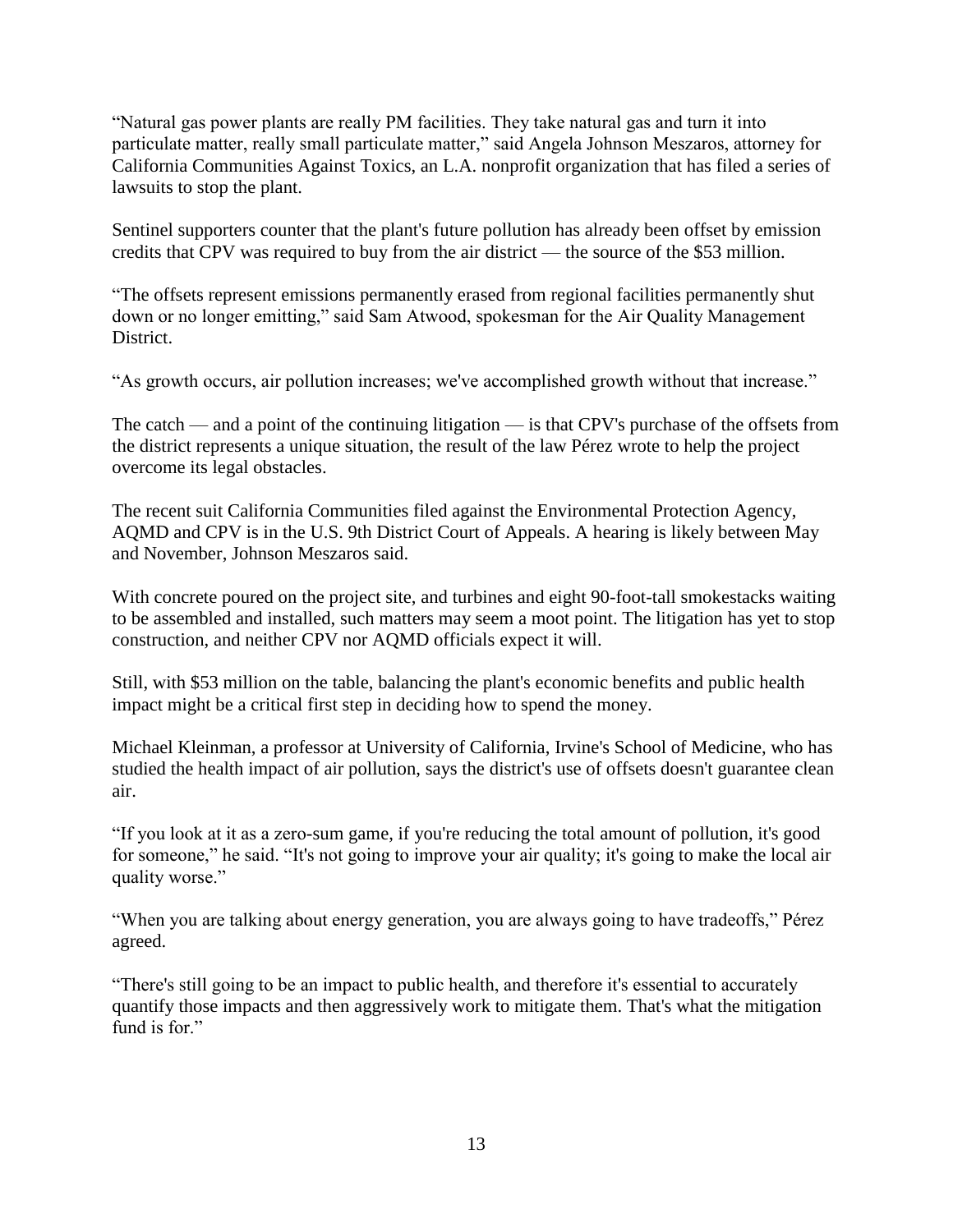### **Plant will help fill in several power gaps**

The need for peaker plants such as Sentinel is undeniable and essential for maintaining California's energy supplies, says Stephanie McCorkle, director of communications for the California Independent System Operator Corporation, which regulates power supplies for the grid statewide.

Beyond providing quick power at times of high demand, a peaker's ability to fire up or shut down in minutes can smooth out uneven power flows on the grid resulting from new "smart" technology and the addition of wind and solar energy supplies. Integrating renewables is a high priority to meet California's 33 percent renewable energy standards by 2020, she said.

The state also faces the possible loss of 12,000 megawatts of power due to a new rule on the water cooling of coastal power plants that may result in the retrofitting or closure of up to 11 of these facilities over the next five years.

"There's more interaction on the grid for demand response; there are more dynamics. We're seeing a historic shift in the electricity industry; we haven't seen a change like this in 100 years," McCorkle said.

"We're trying to educate policy-makers about the need for flexible capacity. We're not going to have as much hydro. Gas-fired generation is critical to reliability. The faster you can get power on the grid, the more valuable those megawatts will be."

If run at maximum capacity, Sentinel's eight natural gas turbines will produce enough electricity to power 640,000 homes, CPV spokesman Will Mitchell said.

The company has a 10-year contract to sell all of the power from the plant to Southern California Edison, and Mitchell expects that will keep Sentinel running at or near full capacity.

Edison officials confirmed the contract but said it's not possible to know how often the plant will be online, how much of its power will be needed or whether it will be used in the Coachella Valley.

That will be determined by California ISO through competitive bidding on its spot market to ensure adequate power reserves.

"Power plant units bid in a day ahead and the day of to provide standby power in case we lose a power plant or demand suddenly skyrockets," McCorkle said.

### **Fewer construction jobs created so far in valley**

The plant also has delivered on local jobs, though not quite as many as promised.

CPV originally estimated Sentinel would take about 18 months to build and employ an average of 200 workers, with a peak of 370 by its sixth month.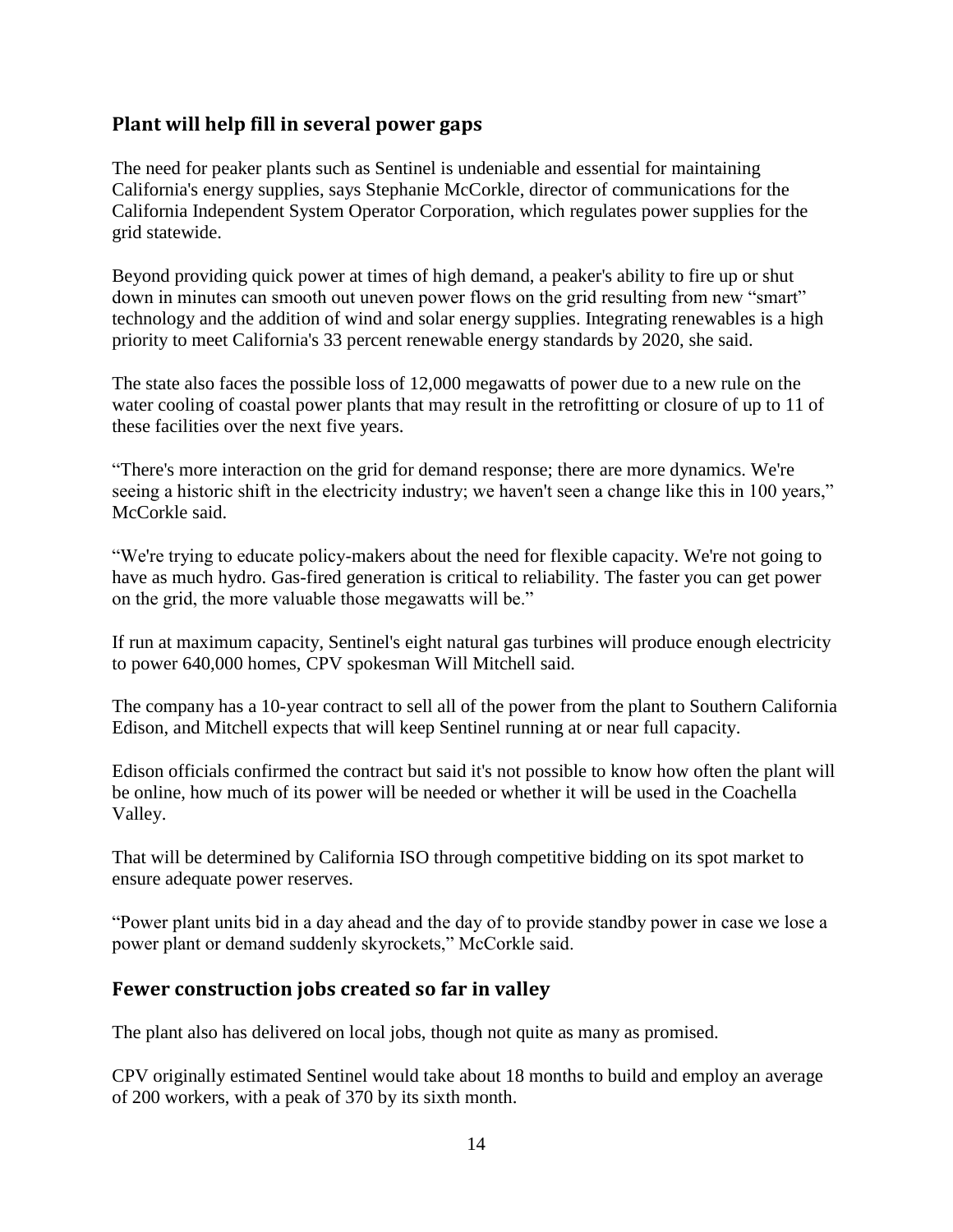Now almost halfway through construction, the project is running on schedule but has only 150 workers onsite, with about 120 coming from union hiring halls in Riverside and San Bernardino, said Mark McDaniels, manager for the project.

Expected job numbers for the project now top out at 250, Mitchell said.

Much of the work so far has been done by subcontractors, so day-to-day employment figures are hard to pin down, said Bill Perez, business manager for the Riverside & San Bernardino Counties Building and Construction Trades Council.

He estimated about 25 percent of the workers on-site are valley residents, with the balance coming from the Inland Empire. The percentage of valley workers should rise as the turbines and plants are built, he said.

Riverside County Supervisor John J. Benoit said the project's contributions to the county's budget will be helpful but modest — about \$5.1 million in property taxes and \$2.3 million in sales taxes.

The lower jobs numbers are predictable, Benoit said.

"When we get down to all these projects, they're a little overoptimistic in their projections."

### **Air studies still unclear on micro-particles**

Natural gas is, undoubtedly, the cleanest burning of all fossil fuels, with greenhouse gas emissions about 43 percent less than coal and 30 percent less than oil, according to the Union of Concerned Scientists.

Sentinel's eight GE turbines will use the best available technology for reducing and containing emissions — a process called selective catalytic reduction.

Particulate matter, called PM-10 and PM-2.5, is very small particles that result from the combustion of fossil fuels, including natural gas. PM-10 stands for particles of 10 microns or less; PM-2.5 is 2.5 microns or less. A micron is one-millionth of an inch.

The estimates for Sentinel have the plant pumping about 118,000 pounds of PM-10 into the air its first year of operation and an additional 112,000 pounds each year for the life of the plant.

A growing number of studies suggest there is no threshold below which these particulates don't cause health problems.

More worrisome, and harder to quantify, are even smaller, ultrafine particles — under 2.5 microns — that natural gas plants also produce, Kleinman said.